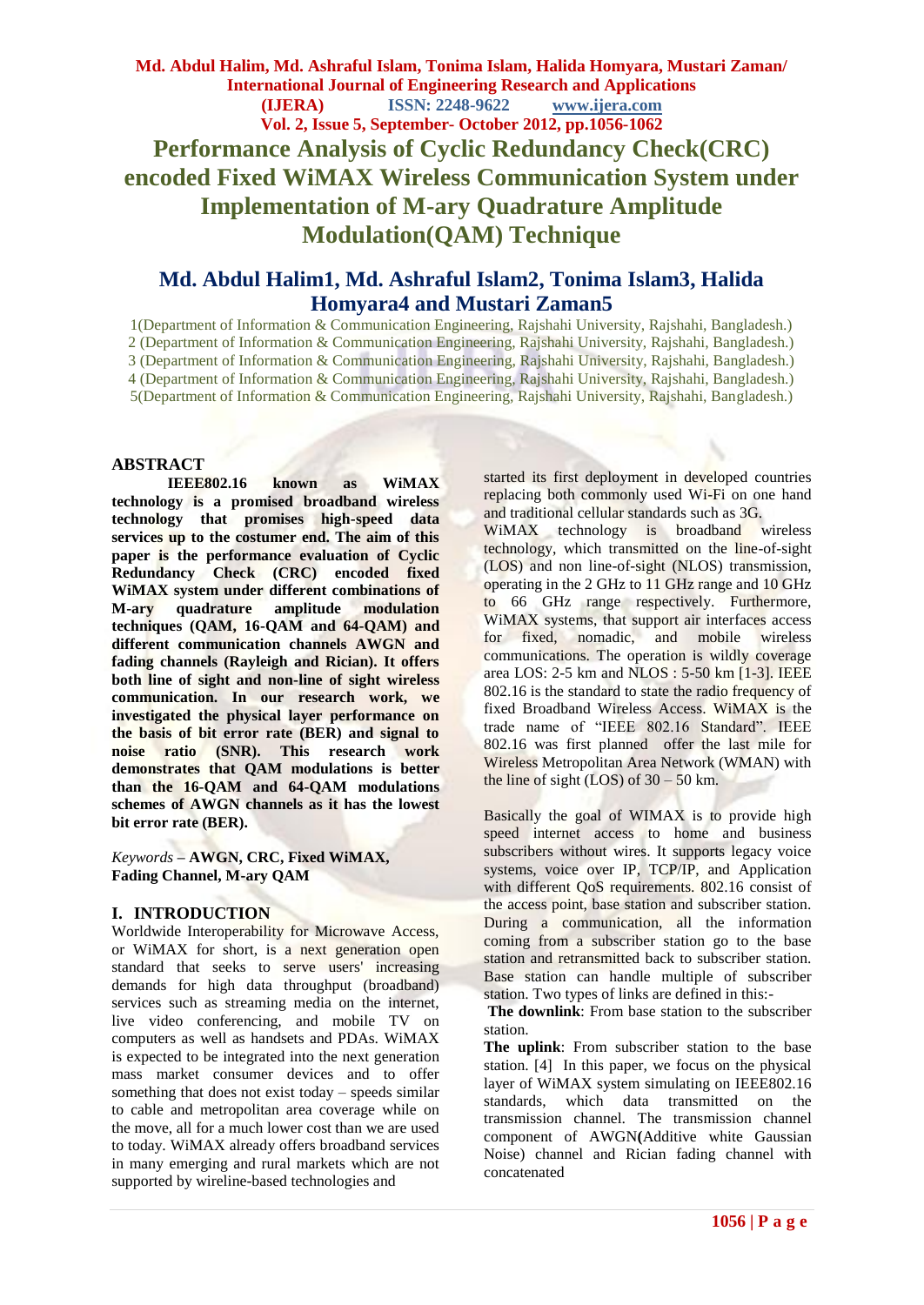# **Md. Abdul Halim, Md. Ashraful Islam, Tonima Islam, Halida Homyara, Mustari Zaman/ International Journal of Engineering Research and Applications (IJERA) ISSN: 2248-9622 www.ijera.com**

# **Vol. 2, Issue 5, September- October 2012, pp.1056-1062**

### **II. SIMULATION MODEL**

The transmitter and receiver sections of the WiMAX Physical layer are shown in the block diagram of Figure-a. In this setup, we have just implemented the mandatory features of the specification, while leaving the implementation of optional features for future work. The channel coding part is composed of coding techniques of the Cyclic Redundancy Check (CRC). The complementary operations are applied in the reverse order at channel decoding in the receiver end. We do not explain each block in details. Here we only give the emphasis on M-ary quadrature amplitude modulation Cyclic Redundancy Check (CRC) coding techniques.

In this section, the WiMAX PHY layer simulation model with Cyclic Redundancy check(CRC) encoded to be implemented has been discussed thoroughly and all related assumptions have been stated clearly and justified. The implemented model needs to be realistic as possible in order to get reliable results. It is ought to be mentioned here that the real communication systems are very much complicated and due to non availability of the algorithms to simulate the performance evaluation of their various sections, generally, simulations are made on the basis of some assumptions to simplify the communication system(s) concerned. It consists of various sections. A brief description of the simulated model is given below [5]

The block diagram of the simulated system model is shown in Figure-a. The synthetically generated input binary bit stream is ensured against transmission errors with a Cyclic Redundancy Check (CRC). In CRC channel coding scheme, a Cyclic Redundancy Check (CRC) is applied to the input binary data. The Cyclic Redundancy Check (CRC) encoded bits are prior to convert into each of the either complex digital modulation symbols in QAM, 16-QAM, 64- QAM modulations and fed to an OFDM modulator for transmission. The simulated coding and modulation schemes used in the present study are shown in Table-1.In OFDM modulator, the digitally modulated information symbols are transmitted in parallel on sub carriers through implementation as an inverse First Fourier transform (IFFT) on a block of information symbols followed by an analog-todigital converter (ADC). To mitigate the effects of inter-symbol interference (ISI) caused by channel time spread, each block of IFFT coefficients is typically preceded by a cyclic prefix. At the receiver side, the received signal is OFDM demodulated, de-mapped, and then decoded in order to recover the data transmitted.

The default use of the Cyclic Redundancy Check (CRC) component is to compute CRC from a serial bit stream of any length. The input data is sampled on the rising edge of the data clock. A cyclic redundancy check (CRC) is an [error-detecting code](http://en.wikipedia.org/wiki/Error_detection_and_correction) commonly used in digital [networks](http://en.wikipedia.org/wiki/Telecommunications_network) and storage devices to detect accidental changes to raw data. Blocks of data entering these systems get a short check value attached, based on the remainder of a [polynomial division](http://en.wikipedia.org/wiki/Polynomial_long_division) of their contents; on retrieval the calculation is repeated, and corrective action can be taken against presumed data corruption if the check values do not match. CRCs are based on the theory of [cyclic](http://en.wikipedia.org/wiki/Cyclic_code) [error-correcting codes.](http://en.wikipedia.org/wiki/Error-correcting_code) The use of [systematic](http://en.wikipedia.org/wiki/Systematic_code) cyclic codes, which encode messages by adding a fixed-length check value, for the purpose of error detection in communication networks. Cyclic codes are not only simple to implement but have the benefit of being particularly well suited for the detection of [burst errors,](http://en.wikipedia.org/wiki/Burst_error) contiguous sequences of erroneous data symbols in messages. This is important because burst errors are common transmission errors in many [communication](http://en.wikipedia.org/wiki/Communication_channel)  [channels,](http://en.wikipedia.org/wiki/Communication_channel) including magnetic and optical storage devices. Typically an n-bit CRC applied to a data block of arbitrary length will detect any single error burst not longer than n bits and will detect a fraction 1−2−n of all longer error bursts.[6] Specification of a CRC code requires definition of a so-called [generator](http://en.wikipedia.org/wiki/Generator_polynomial)  [polynomial.](http://en.wikipedia.org/wiki/Generator_polynomial) This polynomial resembles the [divisor](http://en.wikipedia.org/wiki/Divisor) in a [polynomial long division,](http://en.wikipedia.org/wiki/Polynomial_long_division) which takes the message as the [dividend](http://en.wikipedia.org/wiki/Division_%28mathematics%29) and in which the [quotient](http://en.wikipedia.org/wiki/Quotient) is discarded and the [remainder](http://en.wikipedia.org/wiki/Remainder) becomes the result, with the important distinction that the polynomial [coefficients](http://en.wikipedia.org/wiki/Coefficient) are calculated according to the carry-less arithmetic of a [finite field.](http://en.wikipedia.org/wiki/Finite_field) The length of the remainder is always less than the length of the generator polynomial, which therefore determines how long the result can be. In practice, all commonly used CRCs employ the finite field [GF\(2\).](http://en.wikipedia.org/wiki/GF%282%29) This is the field of two elements, usually called 0 and 1, comfortably matching computer architecture. The rest of this article will discuss only these binary CRCs, but the principles are more general. The simplest error-detection system, the [parity bit,](http://en.wikipedia.org/wiki/Parity_bit) is in fact a trivial 1-bit CRC: it uses the generator polynomial  $x+1$ . A CRC-enabled device calculates a short, fixed-length binary sequence,known as the check value or improperly the CRC, for each block of data to be sent or stored and appends it to the data, forming a codeword. When a codeword is received or read, the device either compares its check value with one freshly calculated from the data block, or equivalently, performs a CRC on the whole codeword and compares the resulting check value with an expected residue constant. If the check values do not match, then the block contains a data error. The device may take corrective action, such as rereading the block or requesting that it be sent again. Otherwise, the data is assumed to be errorfree (though, with some small probability, it may contain undetected errors; this is the fundamental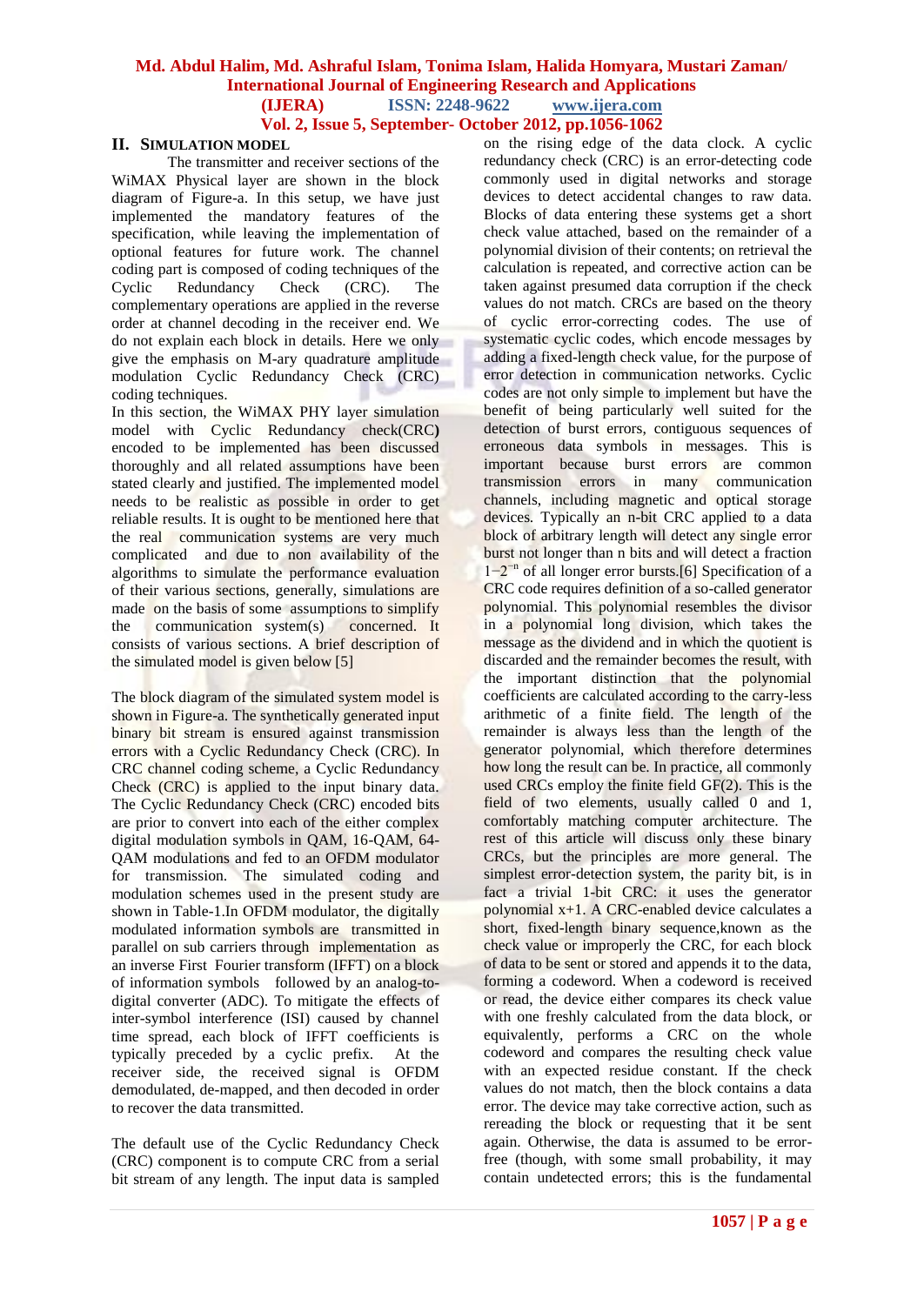nature of error-checking). The CRC value is reset to 0 before starting or can optionally be seeded with an initial value. On completion of the bit stream, the computed CRC value may be read out.[7] Cyclic redundancy codes add bits to the end of a message transaction for the purpose of error detection. The message information is divided by a generator polynomial. The remainder is then appended to the message and transmitted. The receiver divides the message and remainder by the same generator polynomial. If no errors have occurred, the remainder is zero. The process is as follows:

- 1. The original message polynomial is shifted to the left by the order of the generator polynomial
- 2. The shifted message is divided by the generator polynomial, producing a remainder
- 3. The remainder is appended to the message and transmitted.
- 4. The receiver divides the transmitted message by the generator polynomial
- 5. If a remainder occurs, the message is deemed in error and retransmission is requested
- 6. If no remainder exists, the message is shifted to the right by the order of the generator polynomial

In the case of [QAM \(quadrature amplitude](http://en.wikipedia.org/wiki/Quadrature_amplitude_modulation)  [modulation\),](http://en.wikipedia.org/wiki/Quadrature_amplitude_modulation) a finite number of at least two phases, and at least two amplitudes are used. QAM is both an analog and a digital [modulation](http://en.wikipedia.org/wiki/Modulation) scheme. It conveys two analog message signals, or two digital [bit streams,](http://en.wikipedia.org/wiki/Bit_stream) by changing (*modulating*) the [amplitudes](http://en.wikipedia.org/wiki/Amplitude) of two [carrier waves,](http://en.wikipedia.org/wiki/Carrier_wave) using the [amplitude-shift keying](http://en.wikipedia.org/wiki/Amplitude-shift_keying) (ASK) digital modulation scheme or [amplitude modulation](http://en.wikipedia.org/wiki/Amplitude_modulation) (AM) analog modulation scheme. The two carrier waves, usually [sinusoids,](http://en.wikipedia.org/wiki/Sinusoid) are [out of phase](http://en.wikipedia.org/wiki/Out_of_phase) with each other by 9[0°](http://en.wikipedia.org/wiki/Degree_%28angle%29) and are thus called [quadrature](http://en.wikipedia.org/wiki/Quadrature_phase) carriers or quadrature components — hence the name of the scheme. In the case of QAM, the amplitude of two waves, 90 degrees out-of-phase with each other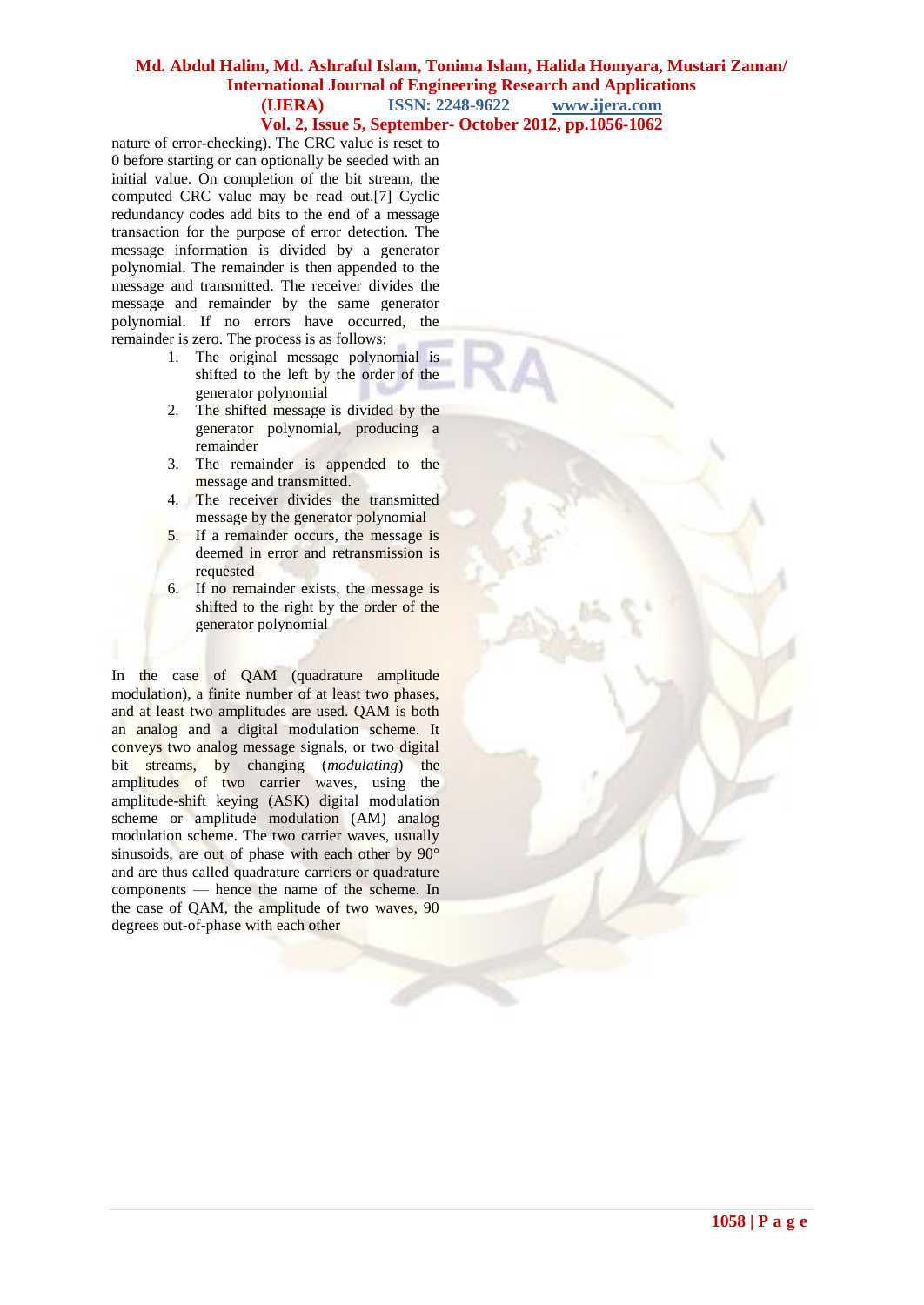

Figure-a: A block diagram of Cyclic Redundancy Check (CRC) encoded WiMAX communication system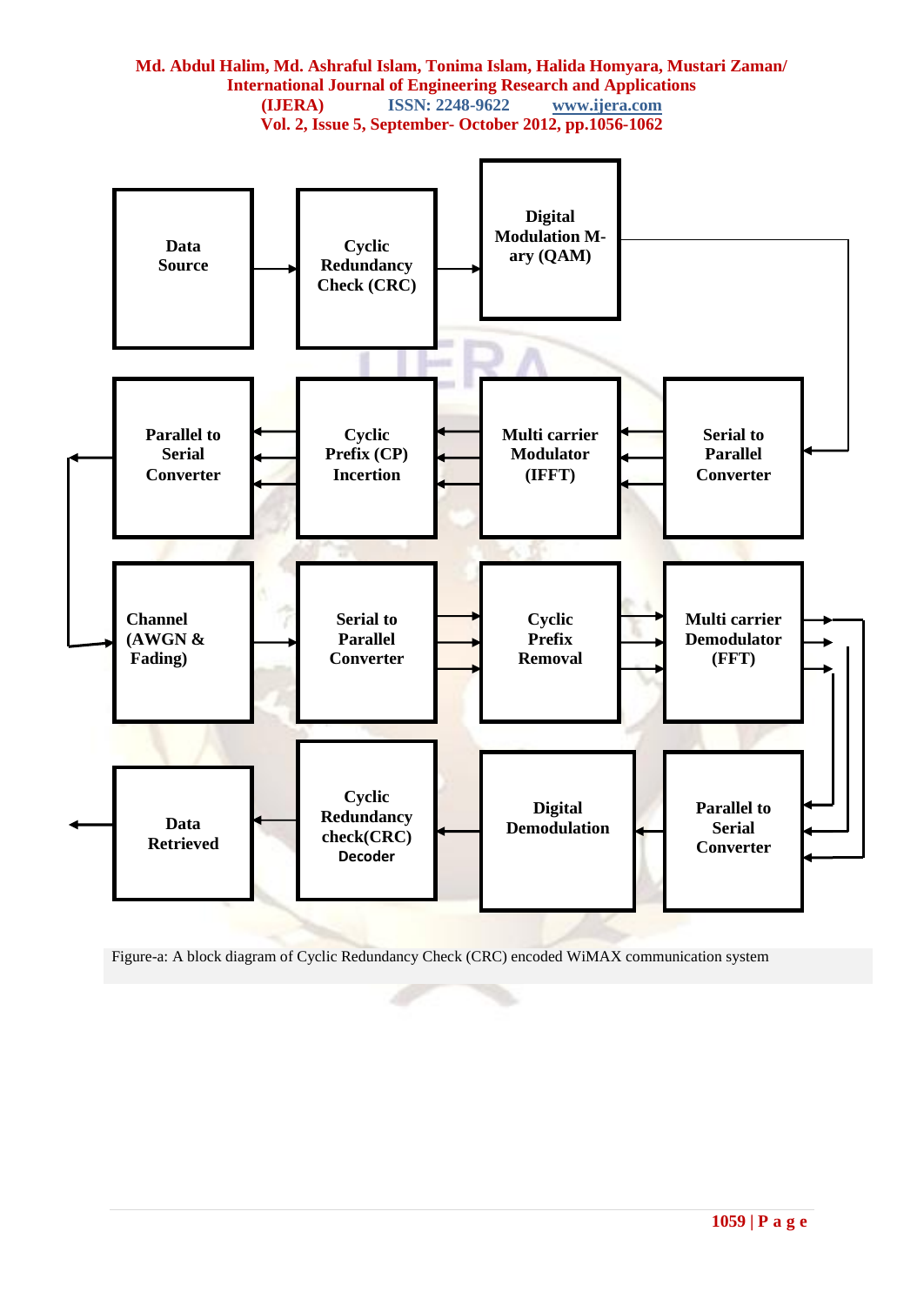(in quadrature) are changed (modulated or keyed) to represent the data signalMany modern fixed microwave communication systems are based on quadrature amplitude modulation (QAM). These systems have various levels of complexity. Even though QPSK uses no state changes in amplitude, it is sometimes referred to as 4-QAM. When four levels of amplitude are combined with the four levels of phase, we get 16-QAM. In 16 QAM, 2 bits are encoded on phase changes, and 2 bits are encoded on amplitude changes, yielding a total of 4 bits per symbol. The general form of an M-ary

QAM signal can be defined as

$$
S_i(t) = \sqrt{\frac{2E_{\min}}{T_s}} a_i \cos(2\pi f_c t) + \sqrt{\frac{2E_{\min}}{T_s}} b_i \sin(2\pi f_c t)
$$
  
0 \le t \le T ; \t\t i 1,2,...M \t\t\t (i)

Where  $E_{\text{min}}$  is the energy of the signal with the lowest amplitude, a and b are a pair of independent integers chosen according to the location of the particular signal point. It is to be noted here that Mary QAM does not have constant energy per symbol, nor does it have constant distance between possible symbol states. It reasons that particular values of (t) will be detected with higher probability than others.

If rectangular pulse shapes are assumed, the signal  $S_i(t)$  may be expanded in of pair of basis functions defined as

$$
\phi_1(t) = \sqrt{\frac{2}{T_s}} \cos(2\pi f_c t) \quad 0 \le t \le T_s \quad \text{(ii)}
$$
\n
$$
\phi_2(t) = \sqrt{\frac{2}{T_s}} \sin(2\pi f_c t) \quad 0 \le t \le T_s \quad \text{(iii)}
$$

Figure-b: Constellation diagram of an M-ary QAM  $(M=16)$  signal set [8].

The co-ordinate of the i th message point are  $a_i \sqrt{E_{\min}}$  and  $b_i \sqrt{E_{\min}}$ where  $(a_i, b_i)$  is an element of the L by L matrix given by

$$
\left\{a_i, b_i\right\} = \begin{bmatrix}\n(-L+1, L-1) & (-L+3, L-1) & \dots (L-1, L-1) \\
(-L+1, L-3) & (-L+3, L-3) & \dots (L-1, L-3) \\
\vdots & \vdots & \ddots & \vdots \\
(-L+1, L+1) & (-L+3, L+1) & (L-1, L+1)\n\end{bmatrix}
$$
\n(iv)

Where  $L = \sqrt{M}$ . For a 16-QAM with signal constellation as shown in figure 3, the L by L matrix is

$$
\{a_i, b_i\} = \begin{bmatrix} (-3,3) & (-1,3) & (1,3) & (3,3) \\ (-3,1) & (-1,1) & (1,1) & (3,1) \\ (-3,-1) & (-1,-1) & (1,-1) & (3,-1) \\ (-3,-3) & (-1,-3) & (1,-3) & (3,-3) \end{bmatrix}
$$
 (v)

| Parameters                   | values                           |
|------------------------------|----------------------------------|
| Number Of Bits               | 44000                            |
| Number Of Subscribers        | 200                              |
| <b>FFT Size</b>              | 256                              |
| CP                           | 1/4                              |
| Coding                       | Cyclic Redundancy<br>Check (CRC) |
| Code rate                    | 2/3                              |
| <b>Constraint length</b>     | 7                                |
| K-factor                     | 3                                |
| <b>Maximum Doppler shift</b> | 100/40Hz                         |
| <b>SNR</b>                   | $0 - 20$                         |
| Modulation                   | QAM, 16-QAM,<br>64-QAM           |
| <b>Noise Channels</b>        | AWGN.<br>Rayleigh<br>and Rician  |

At the receiving section we have just reversed the procedures that we have performed at the transmission section. After ensuring that the WiMAX PHY layer simulator is working properly we started to evaluate the performance of our developed system. For this purpose we have varied encoding techniques and digital modulation schemes under AWGN and frequency-flat fading (Rayleigh/ Rician) channels. Bit Error Rate (BER) calculation against different Signal-to-Noise ratio (SNR) was adopted to evaluate the performance.

#### **III. SIMULATION RESULT**

This section presents and discusses all of the results obtained by the computer simulation program written in Matlab following the analytical approach of a wireless communication system considering AWGN, Rayleigh Fading and Rician Fading channel. A test case is considered with the synthetically generated data. The results are represented in terms of signal to noise ratio (SNR) and the bit error rate (BER) for practical values of system parameters.

From figure-c we can see that, the bit error rate(BER) performance of QAM modulation scheme has lower than 16-QAM and 64-QAM modulation scheme under the AWGN channel. For an example,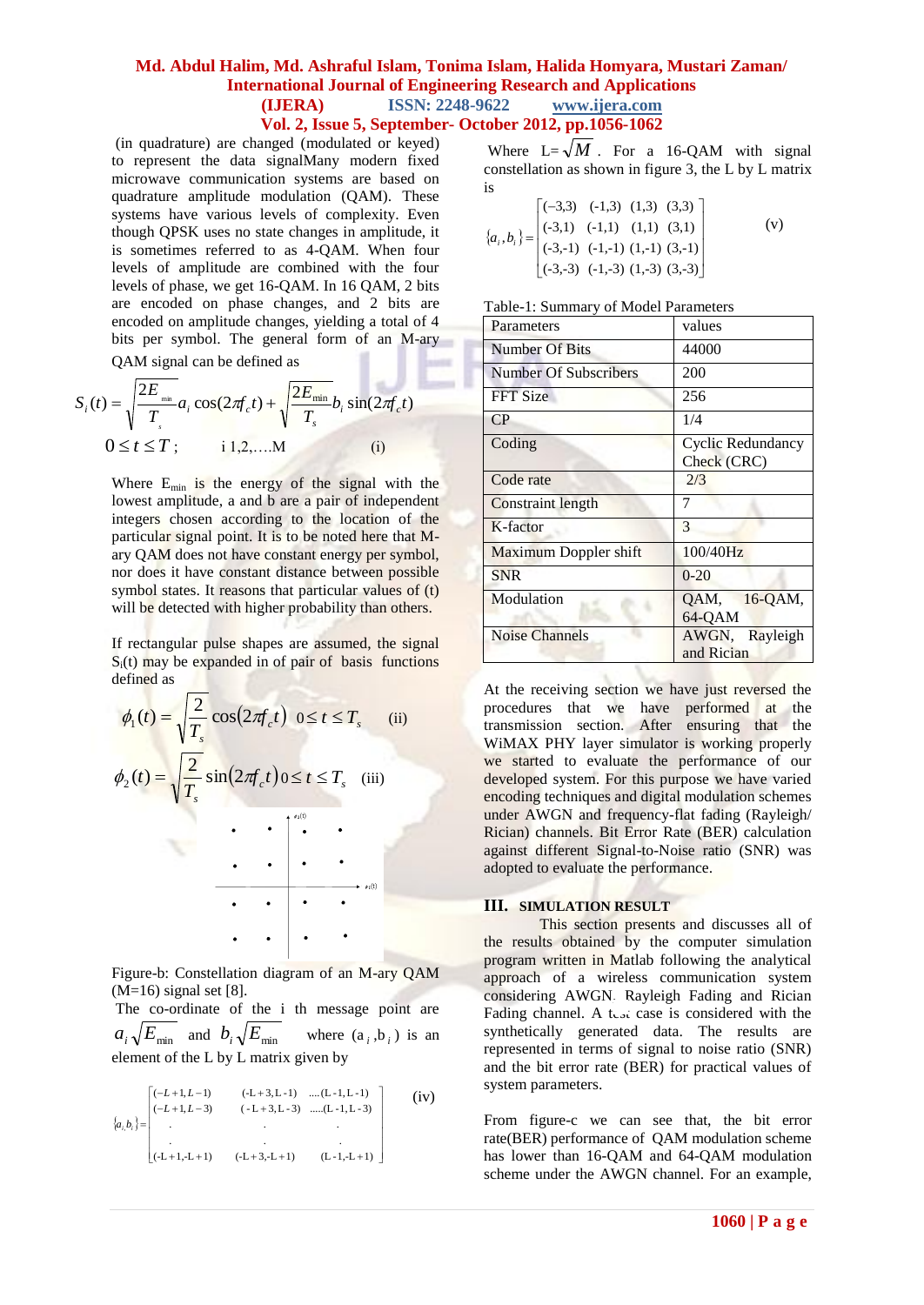while using the, for SNR value 13dB, BER for QAM modulation remains 0, where BER for 16-QAM and 64-QAM modulation remains 0.00256 and 0.00519 respectively. After SNR value 13dB, BER for QAM remains zero for the rest of the SNR values. But 16- QAM and 64-QAM modulation has more non-zero BER values than that of QAM modulation.



Figure-c: BER simulation of an Cyclic Redundancy Check (CRC) encoded in QAM,16-QAM and 64- QAM modulation schemes in an AWGN channel

From figure-d we can see that, the bit error rate (BER) performance of QAM modulation scheme has lower than 16-QAM and 64-QAM modulation scheme under the Rayleigh fading channel. For an example, while using the, for SNR value 15dB, BER for QAM modulation remains 0, where BER for 16- QAM and 64-QAM modulation remains 0.00311 and 0.01218 respectively. After SNR value 15dB, BER for QAM remains zero for the rest of the SNR values. But 16-QAM and 64-QAM modulation has more non-zero BER values than that of QAM modulation.



Figure-d: BER simulation of an Cyclic Redundancy Check (CRC) encoded in QAM,16-QAM and 64- QAM modulation schemes in an Rayleigh channel



Figure-e: BER simulation of an Cyclic Redundancy Check (CRC) encoded in QAM,16-QAM and 64- QAM modulation schemes in an Rician channel.

From figure-e we can see that, the bit error rate(BER) performance of QAM modulation scheme has lower than 16-QAM and 64-QAM modulation scheme under the Rician fading channels channel. For an example, while using the, for SNR value 19dB, BER for QAM modulation remains 0, where BER for 16-QAM and 64-QAM modulation remains 0.00262 and 0.01289 respectively. After SNR value 19dB, BER for QAM remains zero for the rest of the SNR values. But 16-QAM and 64-QAM modulation has more non-zero BER values than that of QAM modulation.

#### **IV. CONCLUSION**

In this research work, it has been studied the performance of an OFDM based wireless WiMAX communication system adopting the Cyclic Redundancy Check (CRC) channel coding and different digital modulation schemes. A range of system performance results highlights the impact of digital modulations under Cyclic Redundancy Check (CRC) coding in AWGN and fading channels (Rayleigh and Rician ).

The research work focuses on the performance investigation by BER against Eb/No of coded

and uncoded WiMAX system under AWGN, Rayleigh and Rician fading channels using different digital modulations namely QAM ,16-QAM and 64-QAM. The BER values are always in between 0 to 0.02433. The BER curves were used to compare the performance of different modulation techniques and coding scheme. The effects of the Cyclic Redundancy Check (CRC) coding and different communication channels were also evaluated in the form of BER. The effects of the Cyclic Redundancy Check (CRC) coding were also evaluated in the form of BER and we conclude that the performance three modulation order are better performance to